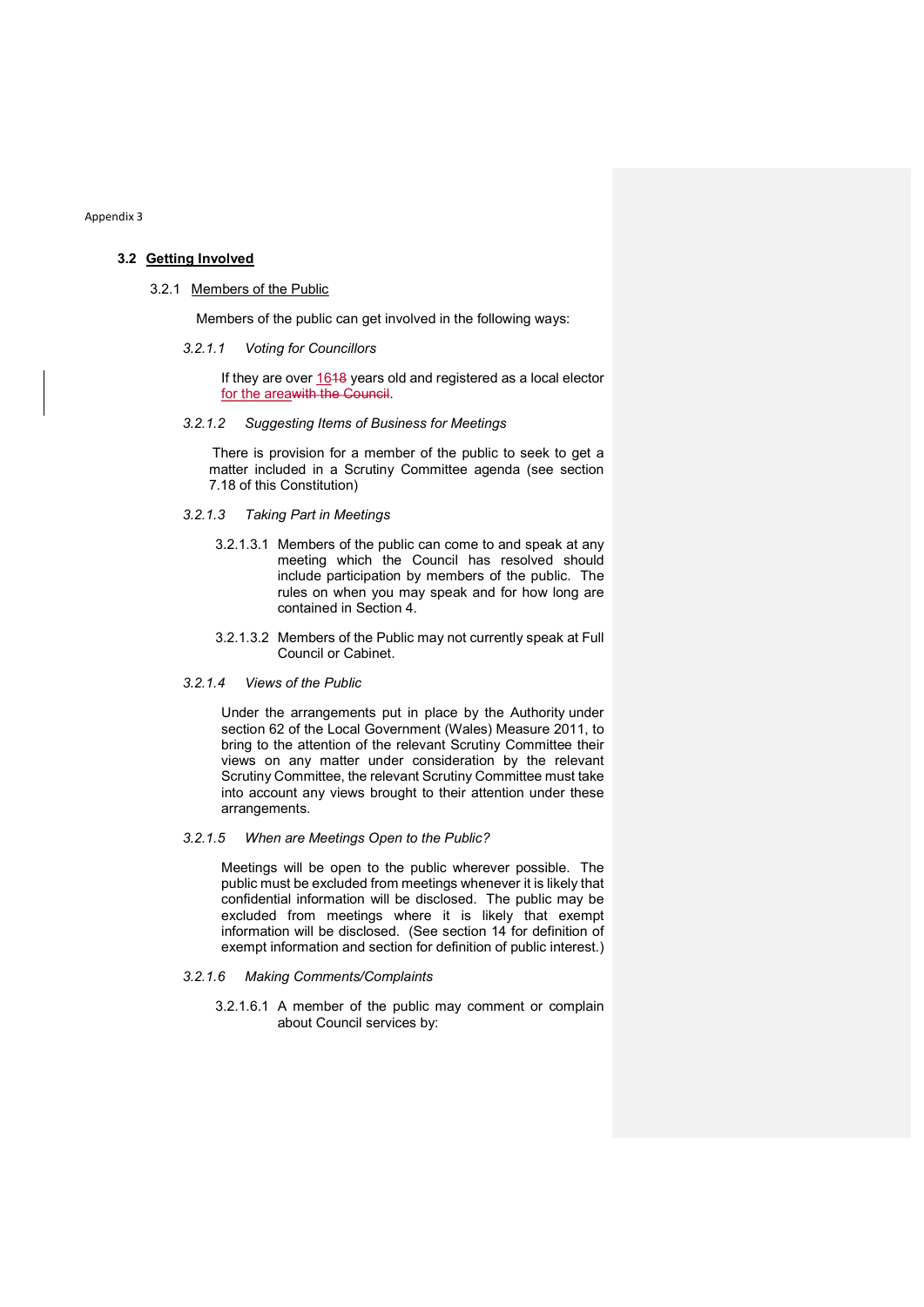#### Appendix 3

- 3.2.1.6.1.1 contacting their local councillor;
- 3.2.1.6.1.2 contacting the Member of the Cabinet responsible for the service;
- 3.2.1.6.1.3 contacting the Officer responsible for delivering the service or their manager;
- 3.2.1.6.1.4 using the Council's complaints procedure;
- 3.2.1.6.1.5 contacting the Public Services Ombudsman for Works at 1 Ffordd Yr Hen Gae, Pencoed, CF35 5LJ. Telephone: 0845 601 0987 or via the website www.ombudsman-wales.org.uk.
- 3.2.1.6.2 Comments or complaints can be made about an Officer or Member by:
	- 3.2.1.6.2.1 Officer

Contacting the Officer or the Officers manager or using the Council's Complaints Procedure.

3.2.1.6.2.2 Members

If the complaint is against a Member, then the complaint should be referred to the Monitoring Officer or the Public Services Ombudsman for Wales (contact details above).

# 3.2.1.7 Engage with Scrutiny

All members of the public who live or work in the area of the Council may bring to the attention of a Scrutiny Committee their views on any matter under consideration by that Scrutiny Committee. The Scrutiny Committee must take into account any views brought to its attention by a member of the public.

3.2.1.8 A member of the public can seek to raise a matter with the Council by submitting a petition in accordance with the Council's Petition Scheme.

Formatted: Font: 12 pt

Formatted: Level 4, Space After: 0 pt, Outline numbered + Level: 4 + Numbering Style: 1, 2, 3, … + Start at: 1 + Alignment: Left + Aligned at: 3.01 cm + Indent at: 4.91 cm

## 3.3 Getting Involved – Members

Members can get involved by: